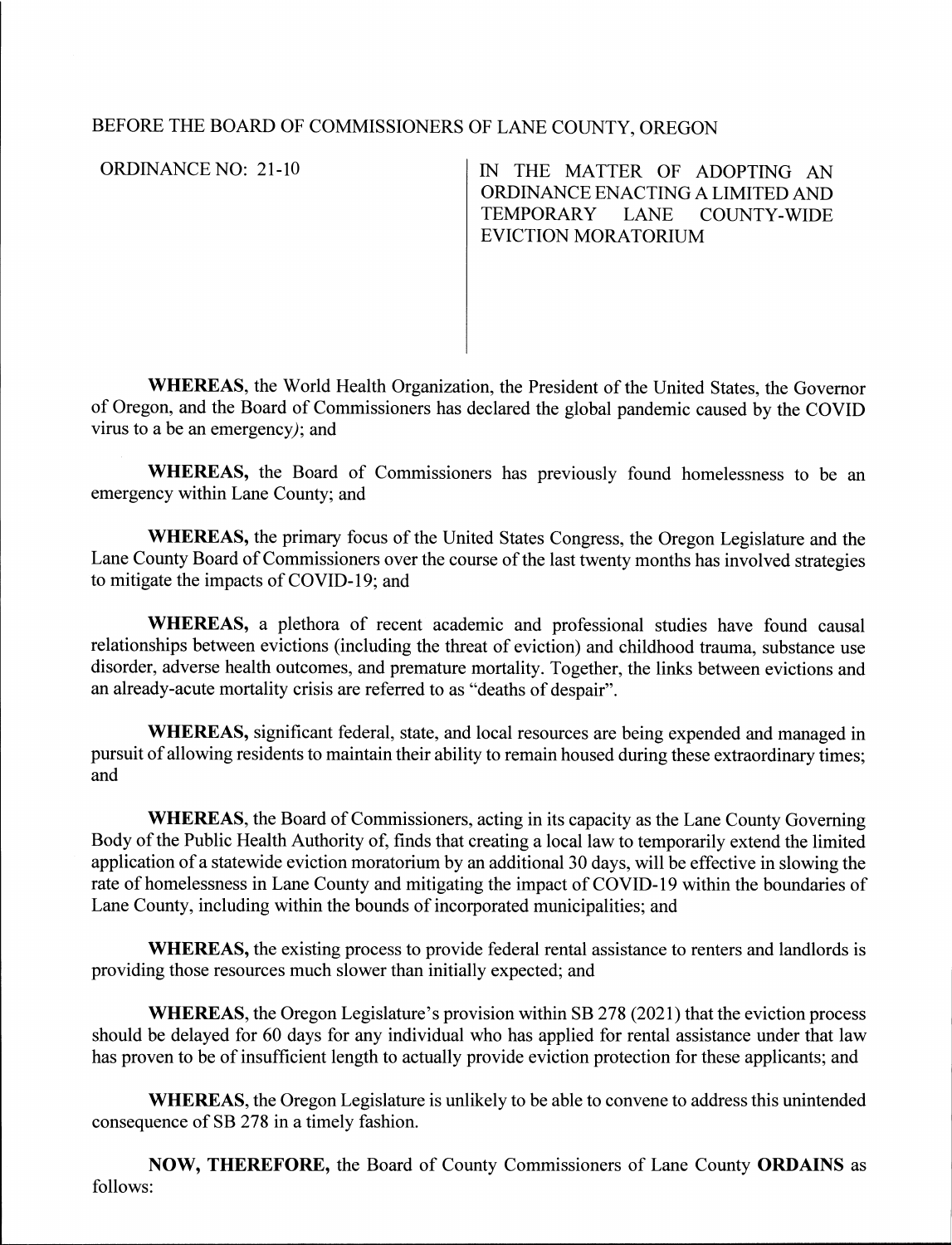- 1. Lane Code Chapter 20 is amended by making the additions as depicted in Exhibit A of this Ordinance, which is attached and incorporated by this reference, to add code sections LC 20.100.070.
- 2. The Findings of Fact above are specifically incorporated by this reference are adopted in support of the above amendment to Lane Code Chapter 20.
- 3. Nothing herein is intended to, nor acts to amend, replace, or otherwise conflict with any other ordinances of Lane County or any other Code or statutory provisions unless expressly so stated.
- 4. If any section, subsection, sentence, clause, phrase, or portion of this Ordinance is for any reason held invalid or unconstitutional by any court or administrative agency of competent jurisdiction, such portion constitutes a separate, distinct, and independent provision, and such holding does not affect the validity of the remaining portions hereof.
- 5. An emergency is hereby declared to exist and this ordinance, being enacted by the Board in the exercise of its police power for the purpose of meeting such Emergency, and for the immediate preservation of the public peace, health, and safety, takes effect immediately.

**ENACTED** this  $\frac{30 \text{th}}{4}$  day of \_\_\_\_\_\_ November \_\_\_\_, 2021

Jøe Berney, Chair Lane County Board of Commissioners

**DIANCE Recording Secretary for this Meeting of the Board**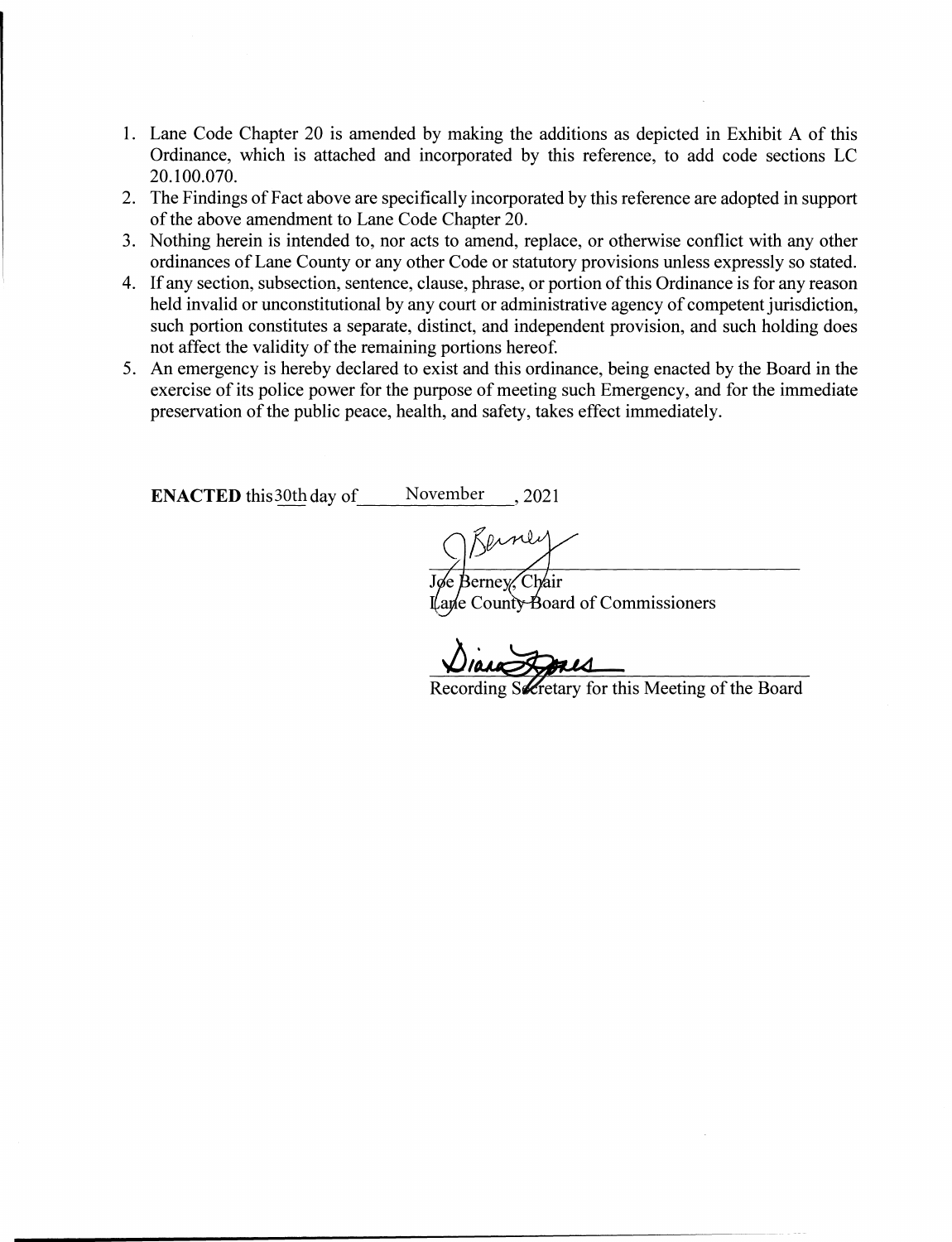## **20.100.070 – Temporary Eviction Moratorium and Safe Harbor.**

Lane County adopts and incorporates by reference Sections 2, 3, and 5 of Senate Bill (SB) 278 (2021 Regular Session) and extends the timeline of 60 days established by SB 278 in Section 2(2)(c) and  $2(5)(b)$  to 90 days.